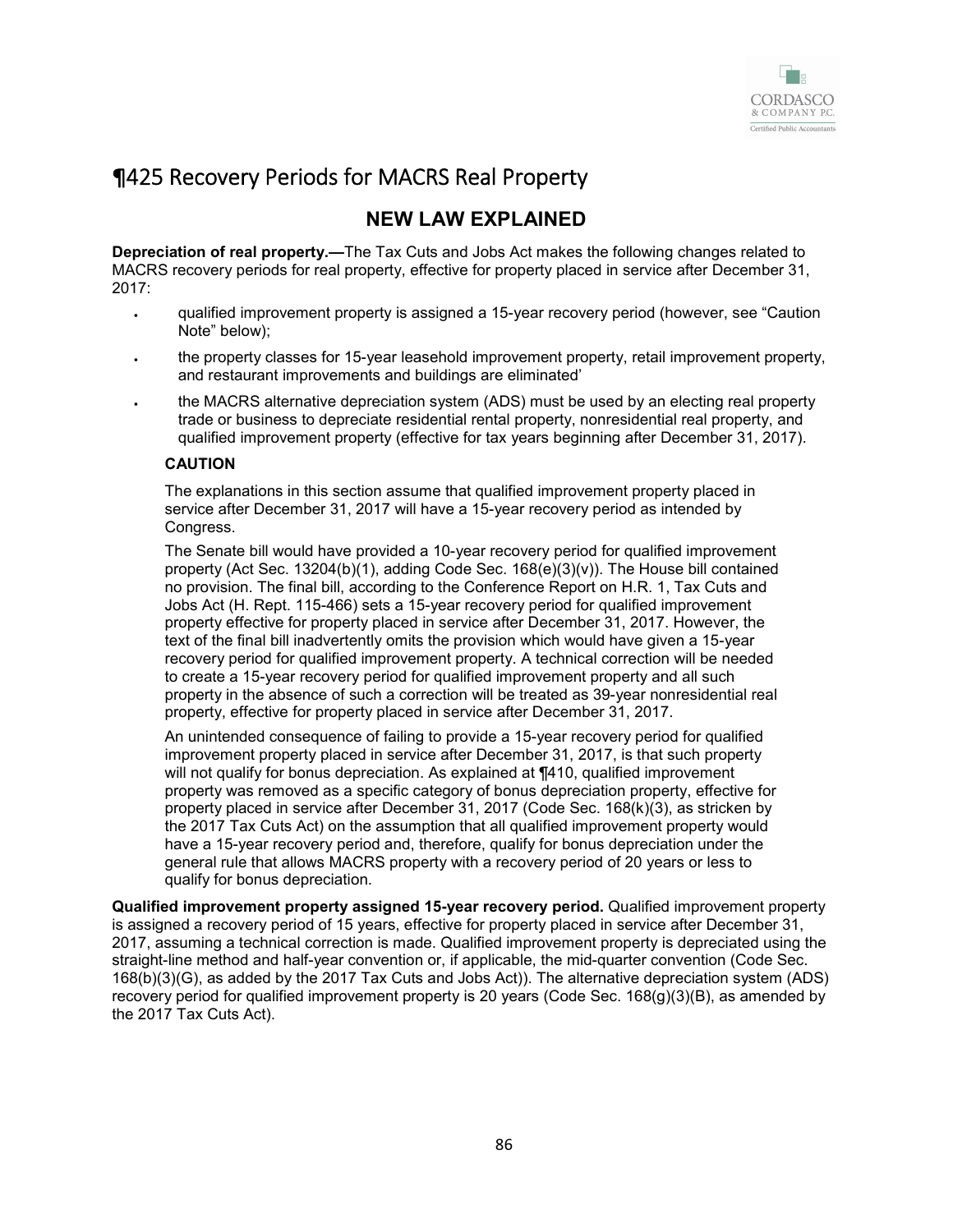

### **COMMENT**

The amended table in Code Sec. 168(g)(3)(B), makes an erroneous reference to subparagraph (D)(iv) of Code Sec. 168(e)(3) in establishing the intended 20-year ADS period for qualified improvement property. In the original Senate Bill, subparagraph (D)(iv) of Code Sec. 168(e)(3) added qualified improvement property to the list of property with a 10-year recovery period. Subparagraph (D)(iv) was not included in the text of the final bill because the final bill intended to change the recovery period of qualified improvement property to 15-years instead. See "*Caution*" note above.

The definition of qualified improvement property for purposes of the new 15-year recovery period is the same as the definition that has applied for bonus depreciation purposes. Specifically, qualified improvement property is defined as any improvement to an interior portion of a building which is nonresidential real property if the improvement is placed in service after the date the building was first placed in service by any taxpayer (Code Sec. 168(e)(6)(A), as added by the 2017 Tax Cuts Act. However, qualified improvement property does not include expenditures attributable to:

- the enlargement of a building
- any elevator or escalator
- the internal structural framework of a building (Code Sec. 168(e)(6)(B), as added by the 2017 Tax Cuts Act):

#### **COMMENT**

Qualified improvement property has been a category of property eligible for bonus depreciation since the enactment of the Protecting Americans from Tax Hikes Act of 2015 (December 18, 2015) (P.L. 114-113) (PATH Act), effective for property placed in service after December 31, 2015. However, the depreciation period for property which met the definition of qualified improvement property for bonus depreciation purposes was 15 years if the improvement also met the definition of a qualified leasehold improvement, a qualified retail improvement, or a qualified restaurant improvement. If the 15-year recovery period did not apply, then the qualified improvement property was depreciated over 39 years as MACRS nonresidential real property. Under the new law, all qualified improvement property is assigned a 15-year recovery period. The 15-year recovery periods previously provided for a qualified leasehold, retail, and restaurant improvements are repealed.

#### **COMMENT**

The definition of qualified improvement property for bonus depreciation purposes was formerly located in Code Sec. 168(k)(3), relating to bonus depreciation. The new law moves the definition of qualified improvement property to Code Sec. 168(e)(6)(B) and assigns a 15-year recovery period (assuming a correction is made (see "*Caution*" note above). Qualified improvement property, however, still remains eligible for bonus depreciation even though it has been removed as a separate category of bonus depreciation property. Now that all qualified improvement property is assigned a 15-year recovery period it will qualify for bonus depreciation under the generally applicable rule requiring that bonus depreciation property must have a recovery period of 20 years of less. Previously, some qualified improvement property had a 39-year recovery period and could not have qualified for bonus depreciation unless qualified improvement property was treated as a separate category of bonus depreciation property without regard to its recovery period. This special treatment is no longer necessary.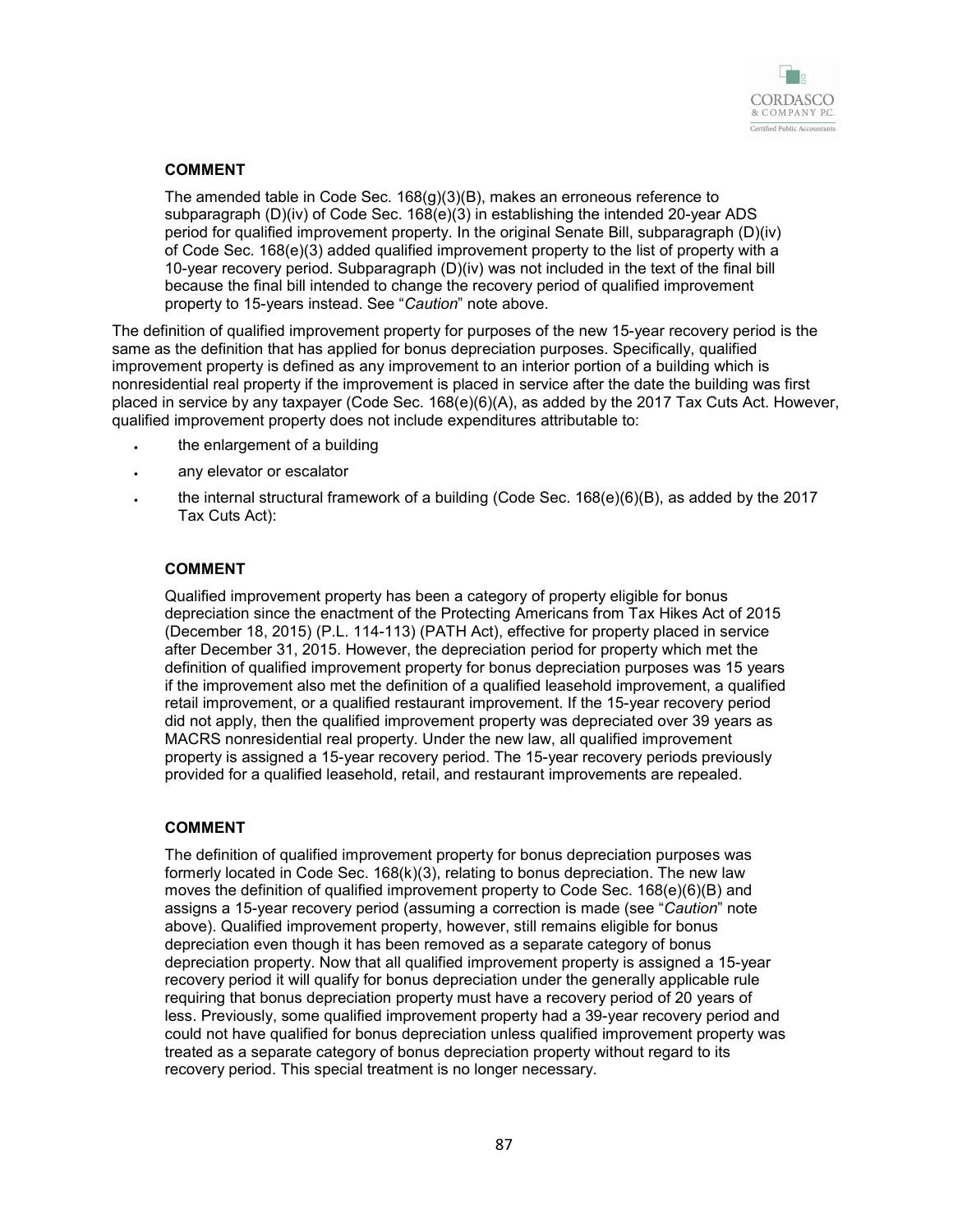

**15-year qualified leasehold, retail, and restaurant improvement property classes eliminated.** The property classifications for 15-year qualified leasehold improvement property, qualified retail improvement property, and qualified restaurant property are removed (Code Sec.  $168(e)(3)(E)$ , as amended by the 2017 Tax Cuts Act; Code Secs. 168(e)(6), (7), and (8), stricken by the 2017 Tax Cuts Act). See "*Background*" section above for the definition of these categories of property. All improvements which previously qualified for a 15-year recovery period as qualified leasehold improvement property or qualified retail improvement property fall within the definition of qualified improvement property and have a 15-year recovery period, effective for property placed in service after December 31, 2017 (assuming a correction is made (see "*Caution*" note above). Improvements to a restaurant will only qualify for the 15-year recovery period for qualified improvement property if the improvement to is to the interior of the restaurant and does not relate to an enlargement or internal structural framework of the building or an elevator or escalator. External improvements to a restaurant and restaurant buildings which currently qualify as 15 year qualified restaurant property do not meet the definitional requirements of qualified improvement property and are not eligible for the 15-year recovery period. Such property will be depreciated over 39 years, effective for property placed in service after December 31, 2017.

#### **COMMENT**

If any property meets the definition of 15-year qualified leasehold improvement property or 15-year qualified retail property it will necessarily meet the definitional requirements of qualified improvement property and be eligible for the new 15-year recovery period that applies to such property. Consequently, the elimination of these two property classifications has no negative impact. Not all 15-year restaurant property, however, will meet the definitional requirements of qualified improvement property. Most significantly, 15-year qualified restaurant property is defined to include restaurant buildings. Qualified improvement property only includes internal improvements to a building. This means that a restaurant building will not qualify for a 15-year recovery period as qualified improvement property. Instead, effective for restaurants placed in service after December 31, 2017, restaurant buildings will once again be treated as nonresidential real property and the 39-year recovery period for nonresidential real property applies. 15-year restaurant property is also defined to include external as well as internal improvements. Since external improvements to a building are excluded from the definition of qualified improvement property, external improvements to a restaurant will also be treated as 39 year nonresidential real property, effective for improvements placed in service after December 31, 2017. Again, this comment assumes that a technical correction will be enacted.

**Real property trade or business electing out of interest deduction limits must use ADS for residential rental property, nonresidential real property, and qualified improvement property.** An electing real property trade or business must use the MACRS alternative depreciation system (ADS) to depreciate any nonresidential real property, residential rental property, or qualified improvement property it holds (Code Sec.  $168(g)(1)$ , as amended by the 2017 Tax Cuts Act). The provision is effective for tax years beginning after December 31, 2017 (Act Sec. 13204(b)(2), of 2017 Tax Cuts Act).

An electing real property trade or business is a real property trade or business that elects out of new rules which disallow deduction for net interest expense in excess of 30 percent of a business' adjusted taxable income (Code Sec. 163(j)(7)(B), as added by the 2017 Tax Cuts Act). "Real property trade or business" means any real property development, redevelopment, construction, reconstruction, acquisition, conversion, rental, operation, management, leasing, or brokerage trade or business (Code Sec. 469(c)(7)(C)). See ¶510 for a discussion of the net interest deduction limitation and the election out for a real property trade or business.